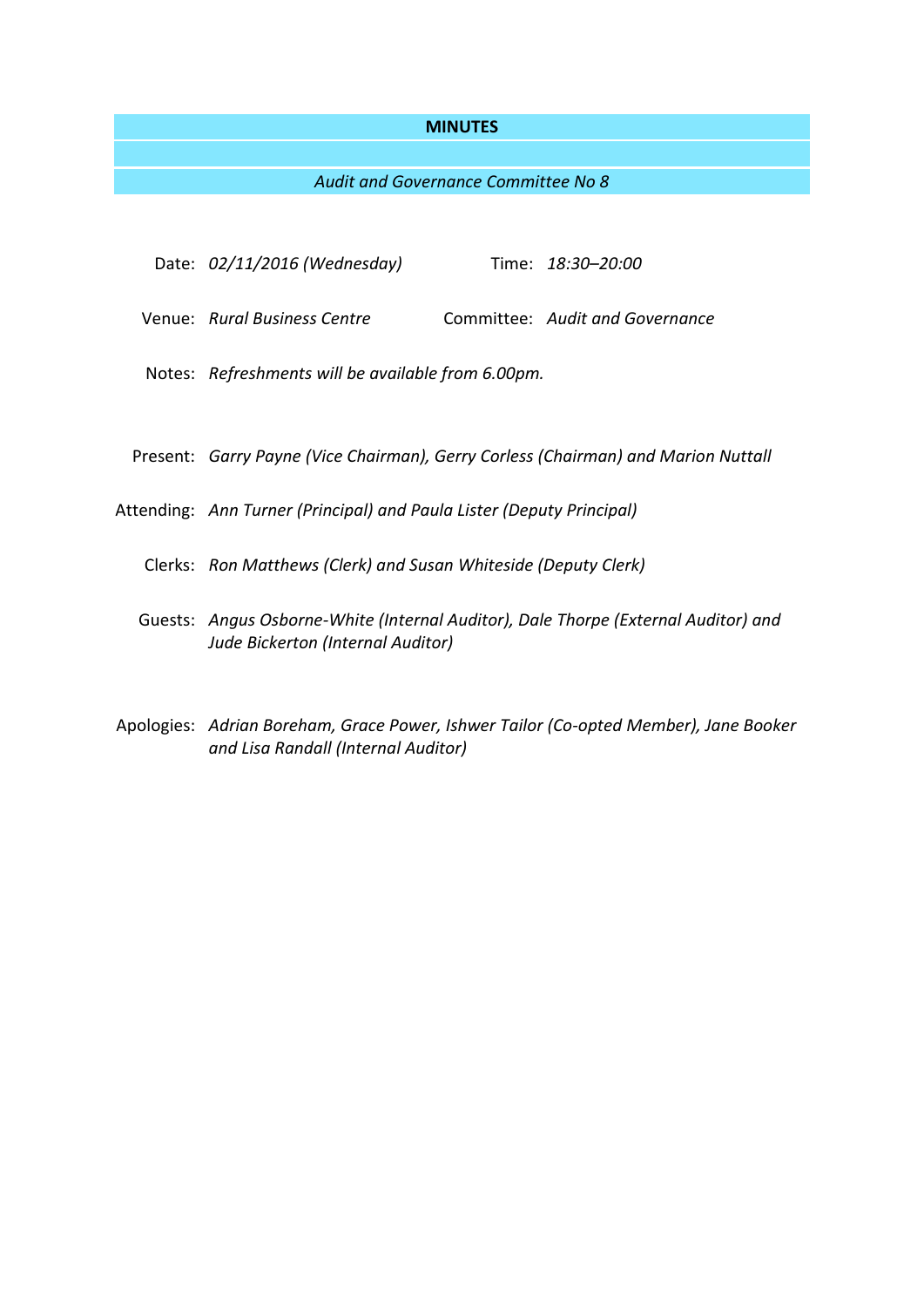## *Public* **Minutes**

Item number: Item description: (and category)

## **48.16** *Attendance of College Staff and Audit Representatives*

**Decision** In accordance with the current Constitution and Terms of Reference for the Audit & Governance Committee, the Committee confirmed it wished the College Management staff, and representatives from the Internal Auditors and Financial Statements Auditors to attend the meeting.

> Jude Bickerton and Angus Osborne-White from RSM internal audit were in attendance. Jude introduced Angus, Internal Audit Assistant Manager to the Committee. Dale Thorpe from RSM external Audit was in attendance to present the External Audit Findings Report. A warm welcome was extended to all and the Committee wished to record their thanks and best wishes to Jude who was soon to commence her maternity leave.

## **Resolved:**

**That College staff and the audit representatives attend the meeting.**

| 49.16    | <b>Apologies for Absence</b>                                                                                                                                          |
|----------|-----------------------------------------------------------------------------------------------------------------------------------------------------------------------|
| Record   | Apologies had been received from Adrian Boreham, Jane Booker,<br>Grace Power and Ishwer Tailor.                                                                       |
| 50.16    | Appointment of Chair and Vice Chair of the Audit and Governance<br>Committee                                                                                          |
| Decision | The outgoing Chair and Vice Chair were eligible for re-election and the<br>Committee proposed they serve for a second year in office. Following<br>due process it was |

## **Resolved:**

- i. **That Gerry Corless be re-appointed Chair of Audit & Governance Committee for the academic year 2016 / 2017.**
- ii. **That Garry Payne be re-appointed as Vice Chair of Audit & Governance Committee for the academic year 2016 / 2017.**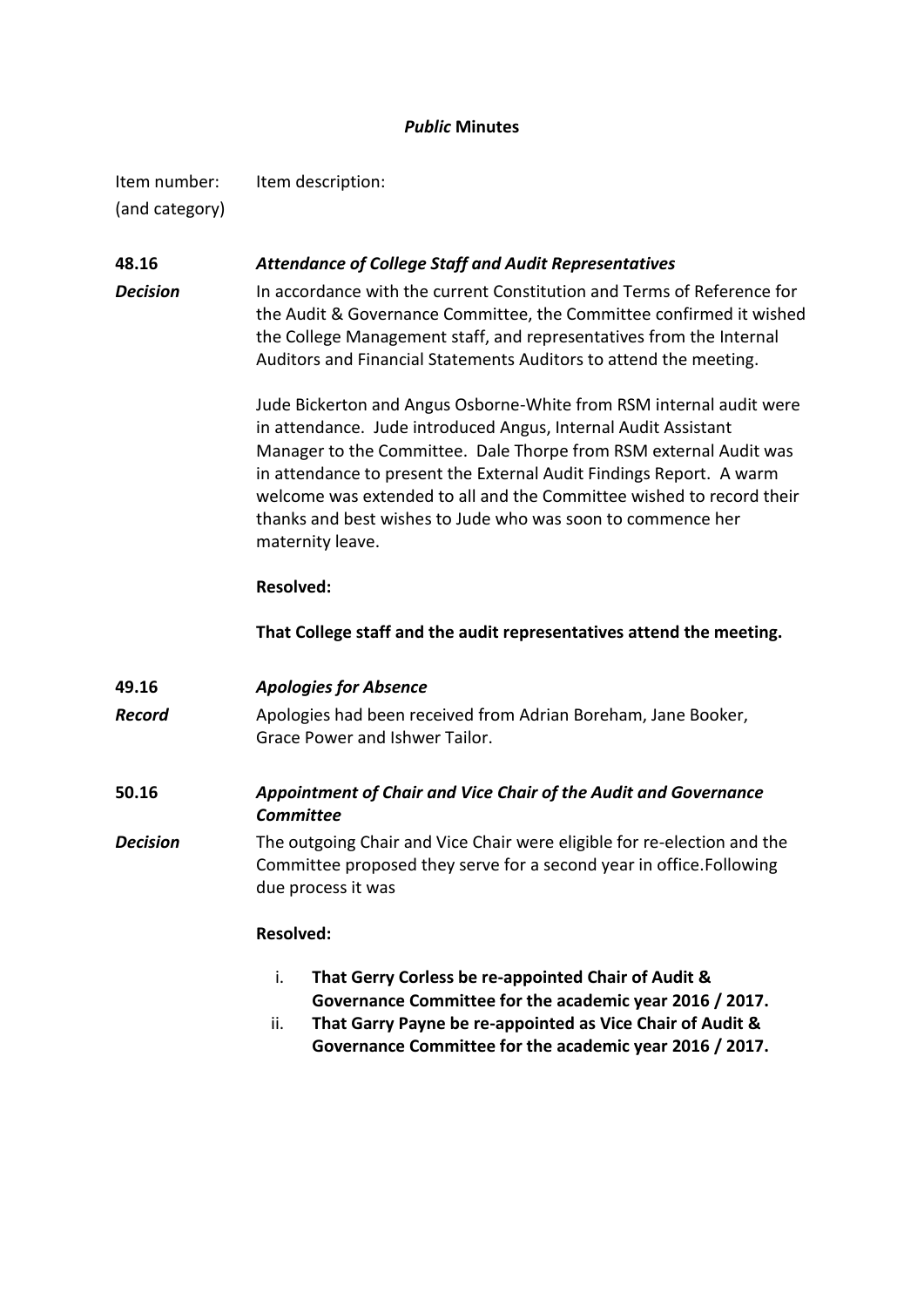# **51.16** *Minutes of the Previous Meeting Decision* **The public minutes of Audit & Governance meeting number 7, published on the Extranet, held on Tuesday 28 June 2016 were signed and agreed as a true and correct record of the meeting.**

## **52.16** *Declarations of Interest*

*Record* There were no declarations of interest in respect of items on the public agenda.

# **53.16** *Financial Statements Auditors Report & Findings Statements and External Audit Findings Report for the Year Ended 31 July 2016*

*Decision* The draft Report and Financial Statements for the year ended 31 July 2016 prepared under the new F & HE Accounting Standard, had been included to provide supporting information and would be considered at the Finance and Resources Committee meeting on 22 November 2016. Members noted disclosure of Corporation performance, a new requirement, was stated in the section, 'Statement of Corporate Governance and Internal Control' The income and expenditure account was now known as the statement of comprehensive income. There were subtle changes in headings and wordings. The cash flow showed strong operational performance of the College. Subsequently both documents would be presented to Corporation for its meeting on 13 December 2016 together with the recommendations from both Committees.

> The Audit and Governance Committee gave consideration to the Audit Findings Report for the year ended 31 July 2016. Dale Thorpe, Audit Partner from the College Financial Statements Auditors RSM presented the report and responded to member questions.

The auditor confirmed RSM would sign the Opinion on the Financial Statements stating:In our view the Financial Statements: ''give a true and fair view of the state of the College's affairs as at 31 July 2016 and of the College's surplus of income over expenditure for the year then ended, and have been properly prepared in accordance with United Kingdom Generally Accepted Accounting Practice''.

According to the Joint Audit Code of Practice (JACOP) 2015 the level of assurance is classed as limited and gives a conclusion addressed to the College and the Skills Funding Agency rather than an opinion.The Auditor confirmed RSM would sign the regularity conclusion, '' In the course of our work nothing has come to our attention which suggests that in all material respects the expenditure disbursed and the income received during the period 1 August 2015 to 31 July 2016 has not been applied to purposes intended by Parliament and the financial transactions do not conform to the authorities which govern them.''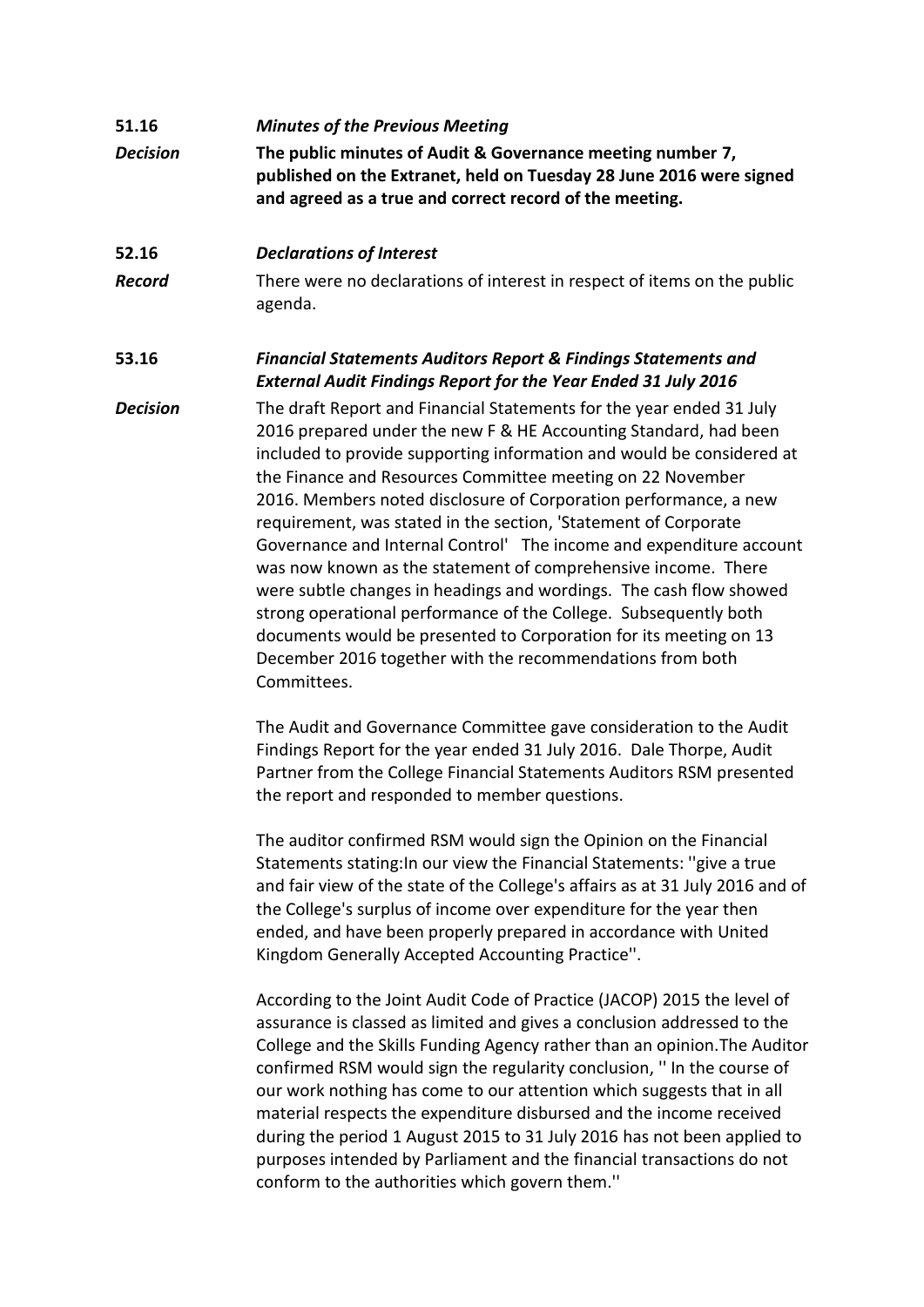Both statements were lodged within the ''Myerscough College Report and Financial Statements for the year ended 31 July 2016'', pages 26 and 53.

Corporation noted that RSM had provided an independent reasonable assurance report in connection with the Teachers' Pensions Contributions for the year ended 31 March 2016 which had been submitted to the Skills Funding Agency (SFA) in September according to the required time frame.

Audit & Governance Committee made comment on various aspects of the report as they considered it section by section.

**Section 2 Audit, Accounting and Regularity Issues identified at Planning Stage** - For the first time the financial statements had been prepared under the new FE & HE SORP 2015. Comparative figures for year ended July 2015 had been re-stated and accounting policies had been reviewed and decisions made in compliance with the SORP which were documented in Finance & Resources Committee and Corporation minutes. Government grants were now shown as liabilities. As both the internal and external audit provision is from RSM, the external auditor cannot rely on the work of internal audit and has undertaken the key financial controls assurance work with no issues.

There was considerable capital expenditure, an unadjusted error was noted for £15k to accelerate the depreciation of the dairy heifer building. Members noted that subject to receipt of the final funding claim reconciliation from the SFA there was potentially an over accrual of 15K due to prudent estimation of under delivery in adult apprenticeships.

The pension liability is significant, disclosures were in line with the FRS 102 accounting standard.

**In Section 3, Audit and accounting issues identified during audit work,** there was a re-allocation of marketing costs and exam fees from

teaching to non teaching of £245k. An accrual for rent to Liverpool City Council for Croxteth Hall was

included in the accounts. an amount of £7k was included in unadjusted misstatements.

**In Section 4, Unadjusted, Adjusted Misstatements**, three adjustments were made which were reclassifications on the balance sheet, concerning a transfer of marketing costs and exam fees from teaching to non teaching, and a reallocation of non-funding body grant release. None were material to the accounts.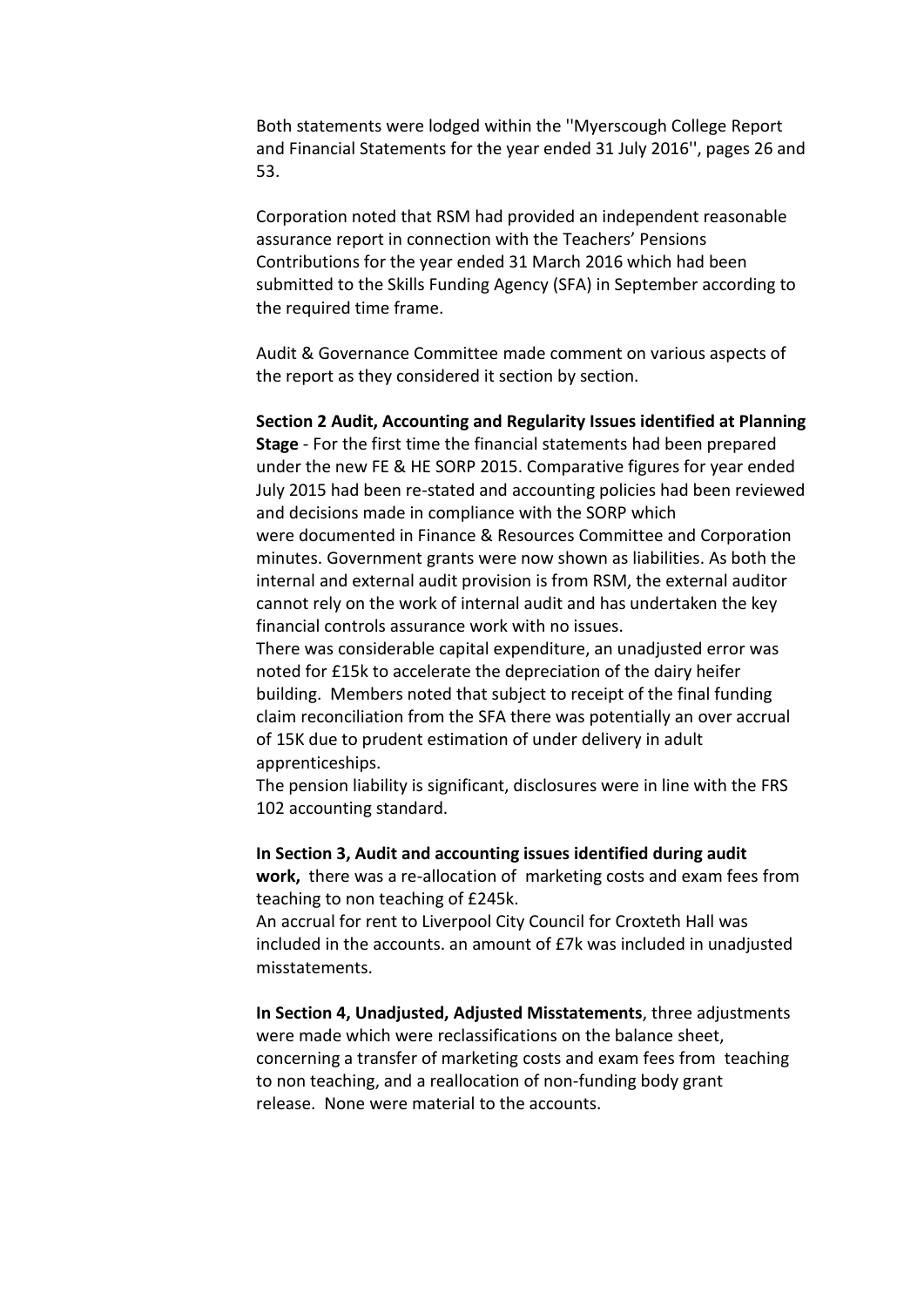**In Section 5, ''Internal Control Matters''** the four recommendations from the previous year had been actioned and there were no recommendations made for the current year.

Fees for the additional works involved in checking the re-stated accounts for the year end 31 July 2015 would be within the agreed parameter.

Audit Committee thanked Dale Thorpe from RSM for presenting the reports and expressed its satisfaction with the findings noting that there were no material changes to the accounts required, no issues raised and the final year outcome was in accordance with the pre-audit accounts. The Chair also commented on a well presented, clear and informative document. In turn Dale Thorpe commented on a clean audit and a smooth process and passed compliment to the finance team which was endorsed by the Committee. All present wished to record their appreciation of the outstanding professionalism, dedication and diligence of Janet Whiteside, College Accountant, and asked that their appreciation be forwarded to her.

#### **Resolved:**

- i. **That the External Audit Findings Report for the year ended 31 July 2016 be commended to Corporation for approval.**
- ii. **That the Auditors Opinion in respect of the Financial Statements Audit and Conclusion in respect of the Regularity Audit for 2015 / 2016 be commended to Corporation for approval and signatures.**
- iii. **That the Letters of Representation be commended to Corporation for signature by the Chair and Principal.**

## **54.16** *Draft Annual Report Audit & Governance Committee 2015 / 2016*

*Decision* Audit and Governance Committee gave consideration to the draft Annual Report of the Audit Committee to the Principal & Chief Executive and the Corporation for the year 2015 / 2016.

> The Clerk spoke to the report. Audit & Governance Committee noted that the report had been expanded to reflect Governance matters according to its terms of reference.

In accordance with the Joint Audit Code of Practice the Audit & Governance Committee was required to give assurance to the Board. Members noted that the report stated: 'The Audit & Governance Committee is of the view that it has operated effectively and fulfilled its obligations as identified in its Terms of Reference. It is also of the opinion that the College's audit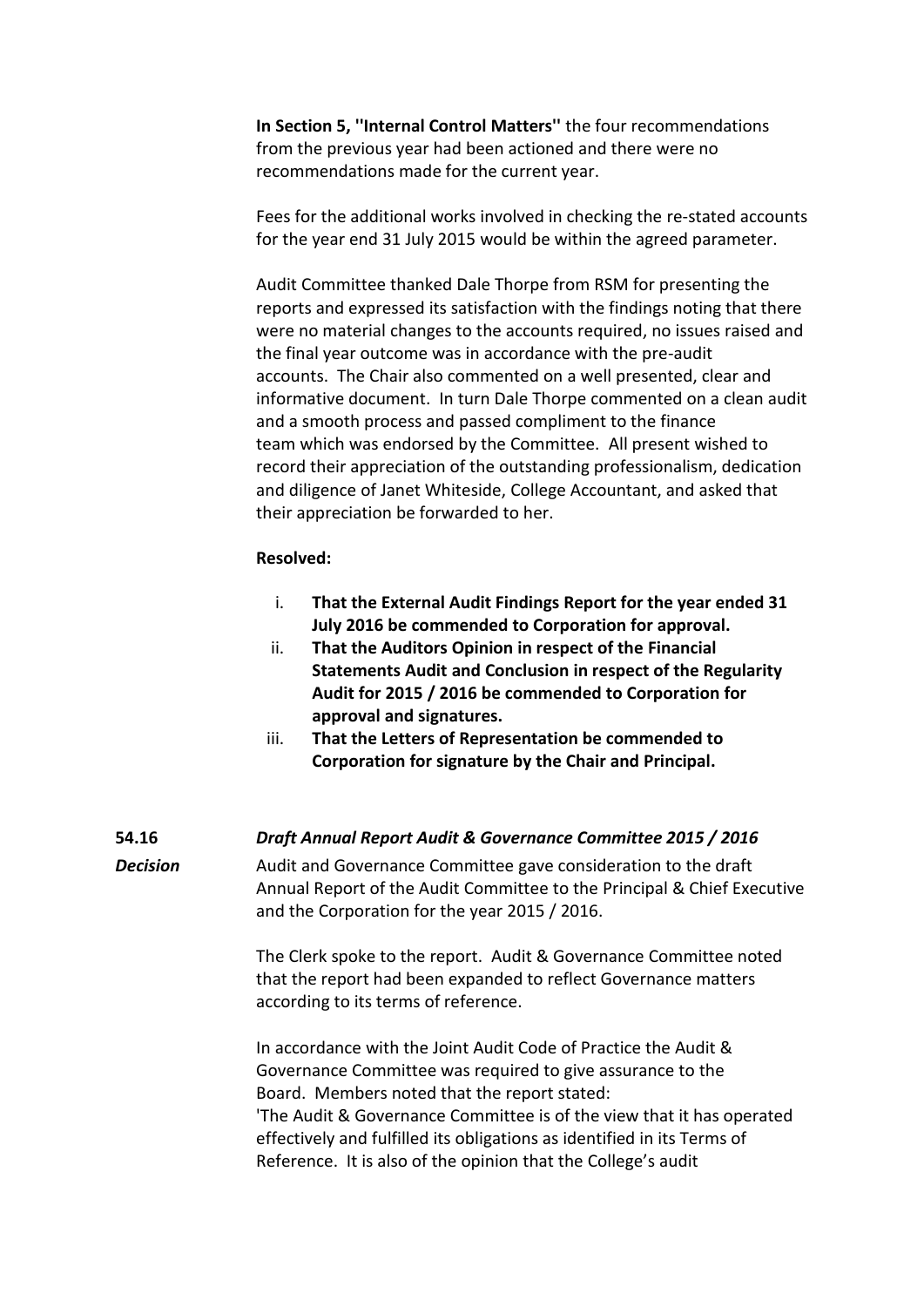arrangements, the internal control systems, value for money policy and procedures, financial controls, framework of governance, risk management and control are adequate, operating effectively and its processes secure economy, efficiency and effectiveness and can be relied upon.'

The report would be signed by the Chair of Audit & Governance Committee and commended to Corporation for approval and onward transmission to the funding body.

Some minor amendments would be made before submission to Corporation and onward transmission to the Skills Funding Agency.

Members gave consideration to the Audit & Governance Committee terms of reference and agreed they remained fit for purpose.

## **Resolved:**

- i. **That the draft Annual Report of the Audit & Governance Committee to the Principal / Chief Executive and Corporation for the year ended 31 July 2016 be accepted and commended to the Corporation.**
- ii. **That the Audit & Governance Committee Constitution and Terms of Reference remained fit for purpose.**

# **55.16** *Annual Risk Management Report 2015 / 2016*

*Decision* Consideration was given to the Annual Risk Management Report to the Audit Committee and Corporation for 2015 / 2016.

> The report listed the significant areas of risk for 2015 / 2016. The risk management plan was a live document that was regularly reviewed, assessed and reported on. A minor amendment to wording was agreed.

# **Resolved:**

2017.

**That the Annual Risk Management report to the Audit Committee and Corporation 2015 / 2016 be accepted and commended to the Corporation.**

# **56.16** *Risk Management Plan (Full) 2016 / 2017* **Decision** Consideration was given to the full Risk Management Plan for 2016 /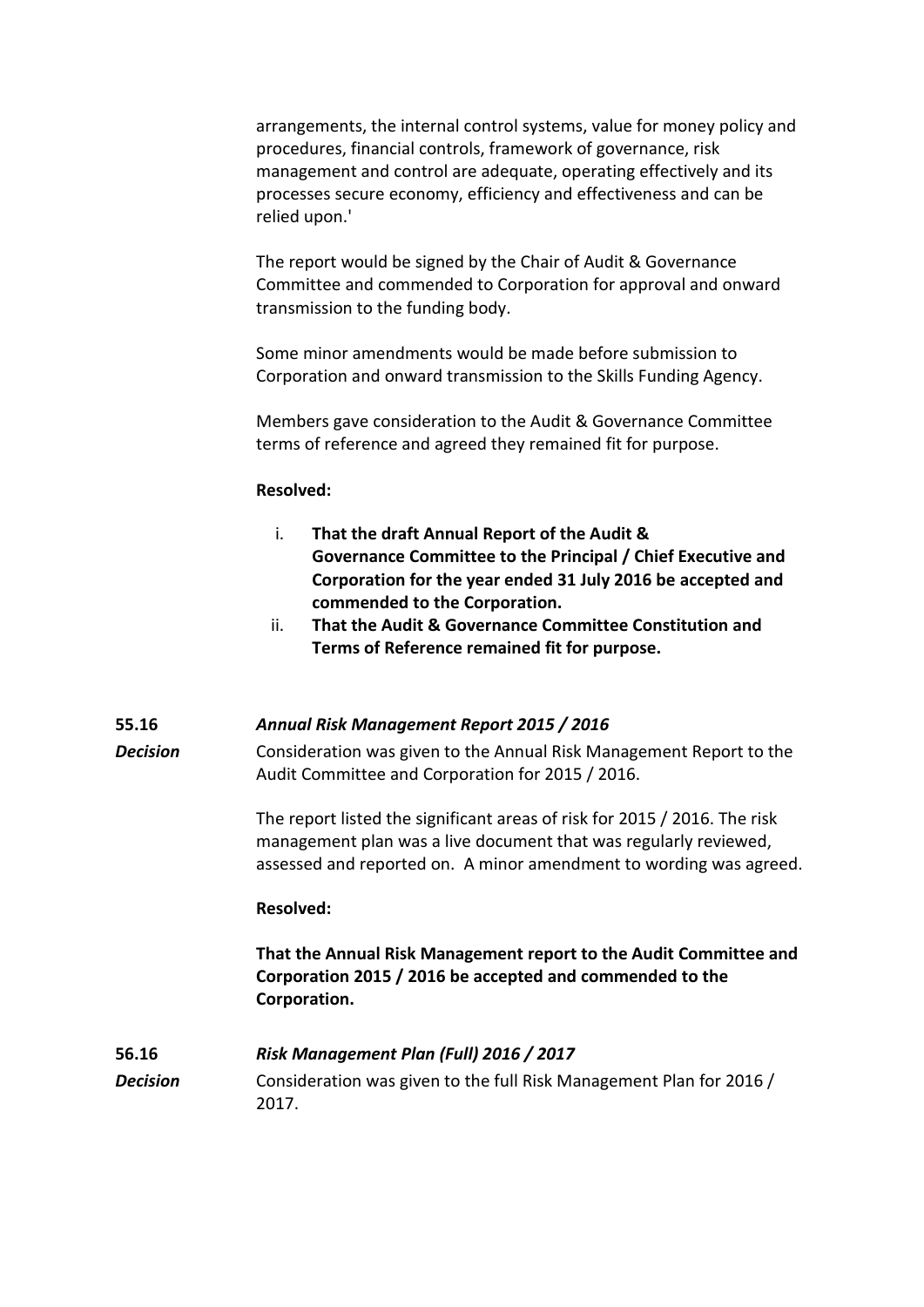The Deputy Principal Finance & Corporate Services had been working on a revised approach to risk, details of which were included later in the meeting, minute 57.16 refers.

Risks were scored according to likelihood and effect using a 5x5 matrix to provide an overall risk factor score. The report indicated current practice and changes were highlighted. This would be commended to Corporation and supports the assurance statement required that all risks are considered.

#### **Resolved:**

**That the full Risk Management Plan for 2016 / 2017 be commended to the Corporation.**

## **57.16** *Revised Strategic Register*

*Consultation* Audit & Governance Committee gave consideration to the Revised Strategic Risk Register, prepared by the Deputy Principal Finance & Corporate Services.

> Those present were asked to comment on the style and content of the report and agree the key strategic risks faced by the College.

The report referenced all key risks to the College strategic objectives and members expressed satisfaction with the content. Risks had been scored pre mitigation actions, ''inherent'' and post mitigation actions, ''residual''. The risks had been derived from discussions from the last Committee meeting, best practice as observed in the College sector by RSM and from the Deputy Principal's personal experience of other educational institutions.

Those present engaged in discussion noting the 5x5 scoring system would be retained. Opinion from internal audit was requested and valued throughout discussions. The approach was endorsed with internal audit recommending that the next stage to the approach would be to add assurances to show the process was being managed. The structure would allow strategic risks to be managed at Board level and other risks to be managed at operational level. The proposal being that each Committee would consider the risks relevant to its function. Audit & Governance Committee had responsibility for overall management of risk. Reporting back mechanisms would be considered.

Audit & Governance Committee endorsed the approach and agreed the key strategic risks and commended the report to Corporation.

#### **Resolved:**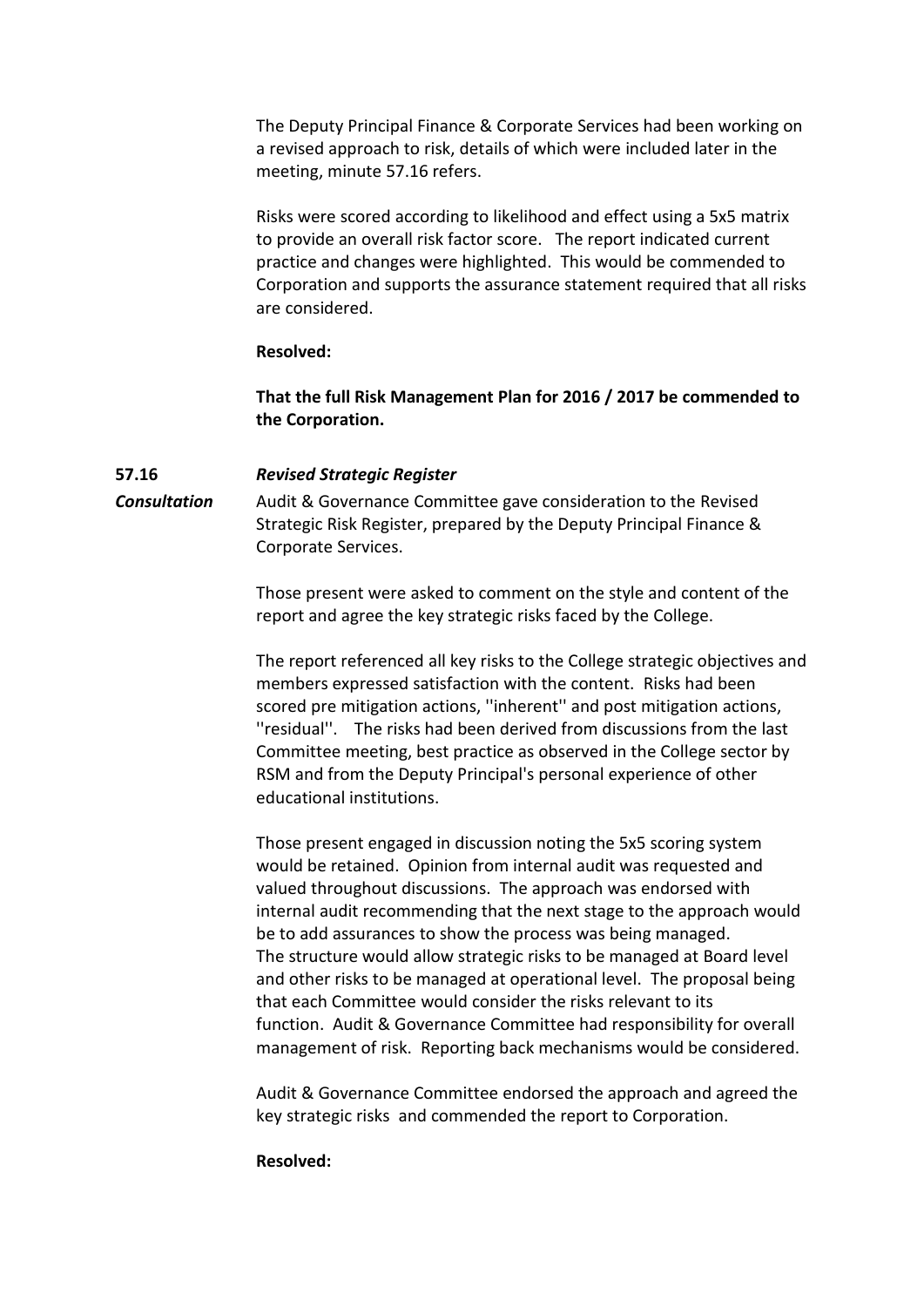## **That the revised Strategic Risk Register be commended to Corporation.**

## **58.16** *Internal Audit Progress Report and Summary Report Update*

*Decision* Audit and Governance Committee gave consideration to the progress made in respect of the issues raised in the Internal Audit reports. The Internal Auditors used the College Risk Management Plan as the basis for the internal audit plan. Of the recommendations made 30 (91%) had now been implemented

and 3 were on-going and there were none outstanding.

## **Resolved:**

# **That the report on progress made in respect of the issues raised in the Internal Audit Reports for 2015 / 2016 be received.**

## **59.16** *Data Returns Report*

*Information* Audit and Governance Committee gave consideration to the data returns report which listed details of statutory returns required by the relevant funding bodies.

> The Data Returns Report provided assurance that all 2014 / 2015 returns had been submitted on time.

The first return of 2015 / 2016, RO2 had been submitted late due to a technical fault with UNIT-e in College. CAPITA had been working on the system to resolve issues, the SFA were informed and supportive to the College over the delay.

## **Resolved:**

**That the Data Returns Report be received.**

#### **60.16** *Draft Governance Self-Assessment Report*

*Consultation* The College self-assessment process had been accelerated for this year to support preparations for the Lancashire Area Review process and a potential Ofsted inspection. The Governance self-assessment report had been considered at Corporation in September 2016 where its findings were endorsed. It was referred back to Audit & Governance Committee to provide opportunity for additional comment should members wish to discuss further.

> Governance had self-assessed as a Grade 2 which had remained unchanged following the College validation process.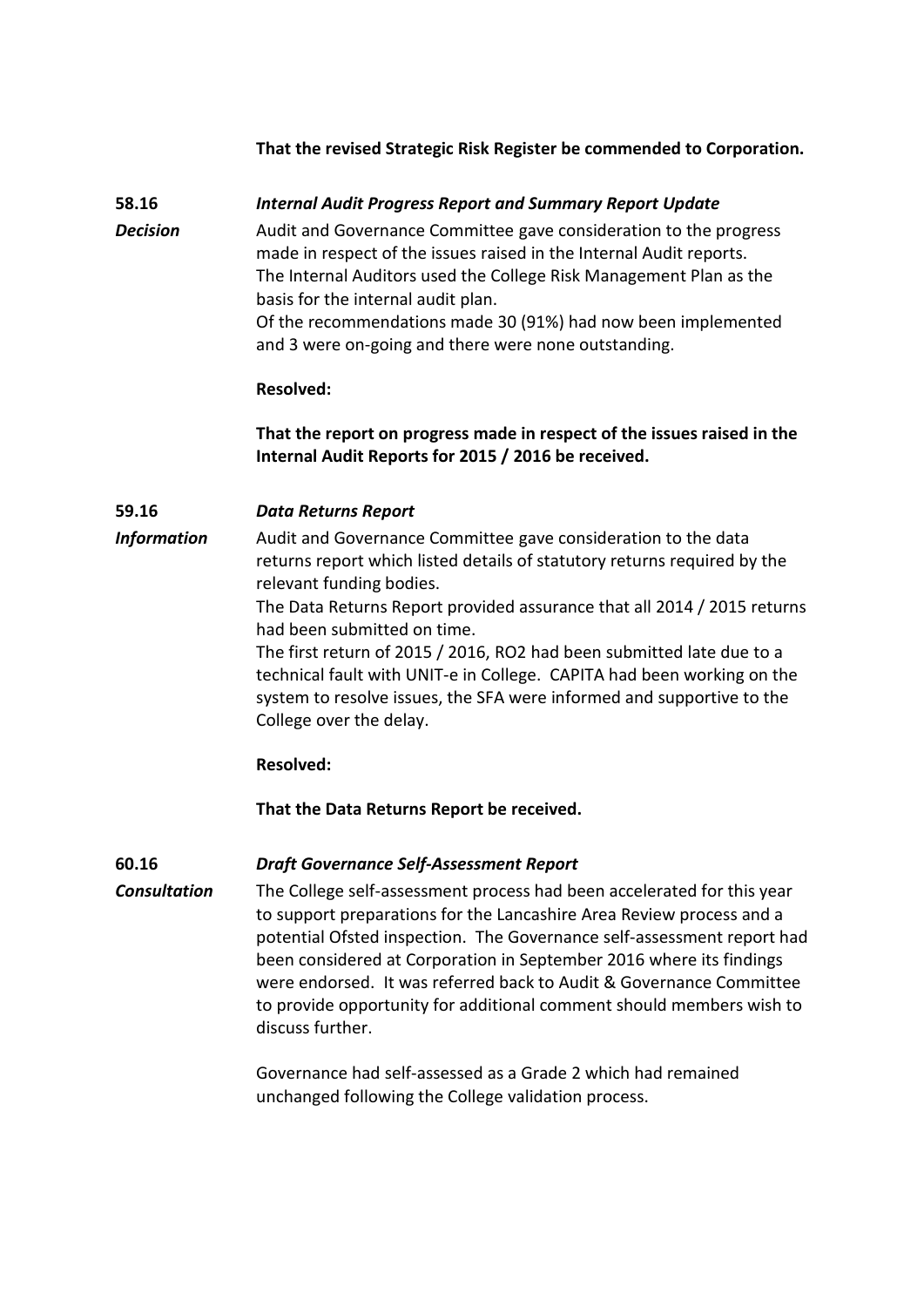From 15 returns for 2015 / 2016 against 33 questions responses of 'Outstanding' registered 294, 'Good' 200 and 'Requires Improvement' 1 and none were recorded as 'Inadequate'.

Areas for improvement would be documented in the Governance Quality Improvement Plan which would be submitted to a future meeting.

Overall the report was considered a strong Grade 2. Responses indicated improved performance on the previous year indicating a high level of Governor confidence in Board ability. Responses from the College staff internal communication survey were up on the previous year though governor visibility requires improvement. Members commented favourably on the Governor engagement programme.

Audit & Governance Committee reflected on its Committee performance and noted a lower score than other Committees. It would pursue methods of addressing this and raising its profile to the Board.

#### **Resolved:**

**That the Governance SAR 2015 / 16 be received and Grade of 'Good' noted.**

#### **61.16** *Skills Audit*

*Consultation* The Skills Audit had been considered by Corporation at its meeting on 27 September 2016.Overall the report indicated a strong Board with a good spread of skills. It had been identified that it would be desirable to appoint a Governor with knowledge and a skill set relevant to landbased industries.

#### **Resolved:**

**That the Skills Audit be received.**

## **62.16** *Corporation Vacancies*

*Decision* **Marion Nuttall -** Audit & Governance Committee noted that Marion Nuttall would be retiring from the Board on 31 December 2016. This was Marion's last meeting of the Audit & Governance Committee and members wished to acknowledge her valuable contributions to the Committee over her period of 8 plus years as a Governor which included some as a co-opted Committee Member. They also mentioned her outstanding support to the College, commitment to the Governor Engagement programme, Chairing of the Quality & Standards Committee and exemplary attendance.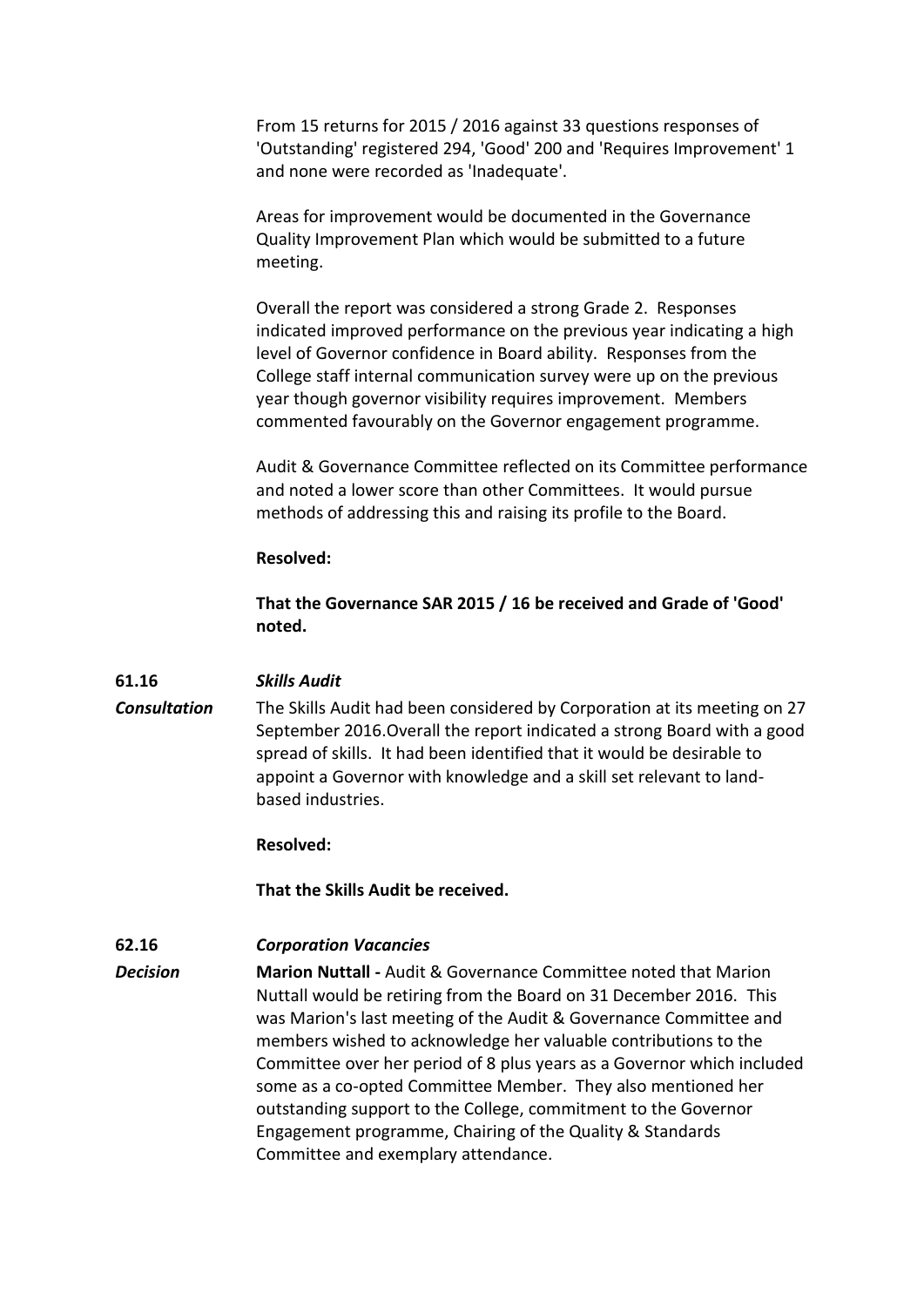## **Corporation Vacancies**

Marion's retirement leaves a vacancy on the Board. The Clerk had recently received an expression of interest from a lady who wished to join the Board and subsequently an application which evidenced knowledge and experience of working in the College FE sector.

The Clerk would arrange an interview panel and interview date prior to Corporation meeting on 13 December 2016. The panel would be selected from the availability of the Chair or Vice Chair of Corporation and Chair and Vice Chair of Audit & Governance Committee and Jane Booker and would make recommendation to Corporation.

## **Co-opted Appointments**

Audit & Governance Committee was pleased that contact was being arranged with some potential candidates from the land-based industries. Should timely interest be received candidates would be invited to interview. It was agreed Audit & Governance Committee would be strengthened through appointment of a co-opted member with audit experience. The Clerk would investigate.

#### **Resolved:**

- i. **That an interview panel be convened and interview/s arranged.**
- ii. **That the update on vacancies be noted.**

#### **63.16** *Governor Training*

*Decision* Due to the number of additional meetings required as part of the Area Review process no additional Governor training had been planned for the near future apart from the event scheduled for 6 December 2016 to review the College Self-Assessment Report.

> A Strategic Planning ''Away event'' would normally be held in mid January but as the area review process would not conclude until February this was deferred. The Committee confirmed this approach.

It was recommended that Governors attend events from the Governor Engagement programme as a good way to meet staff and students and find out more about the College.

#### **Resolved:**

**That the update on Governor Training be received.**